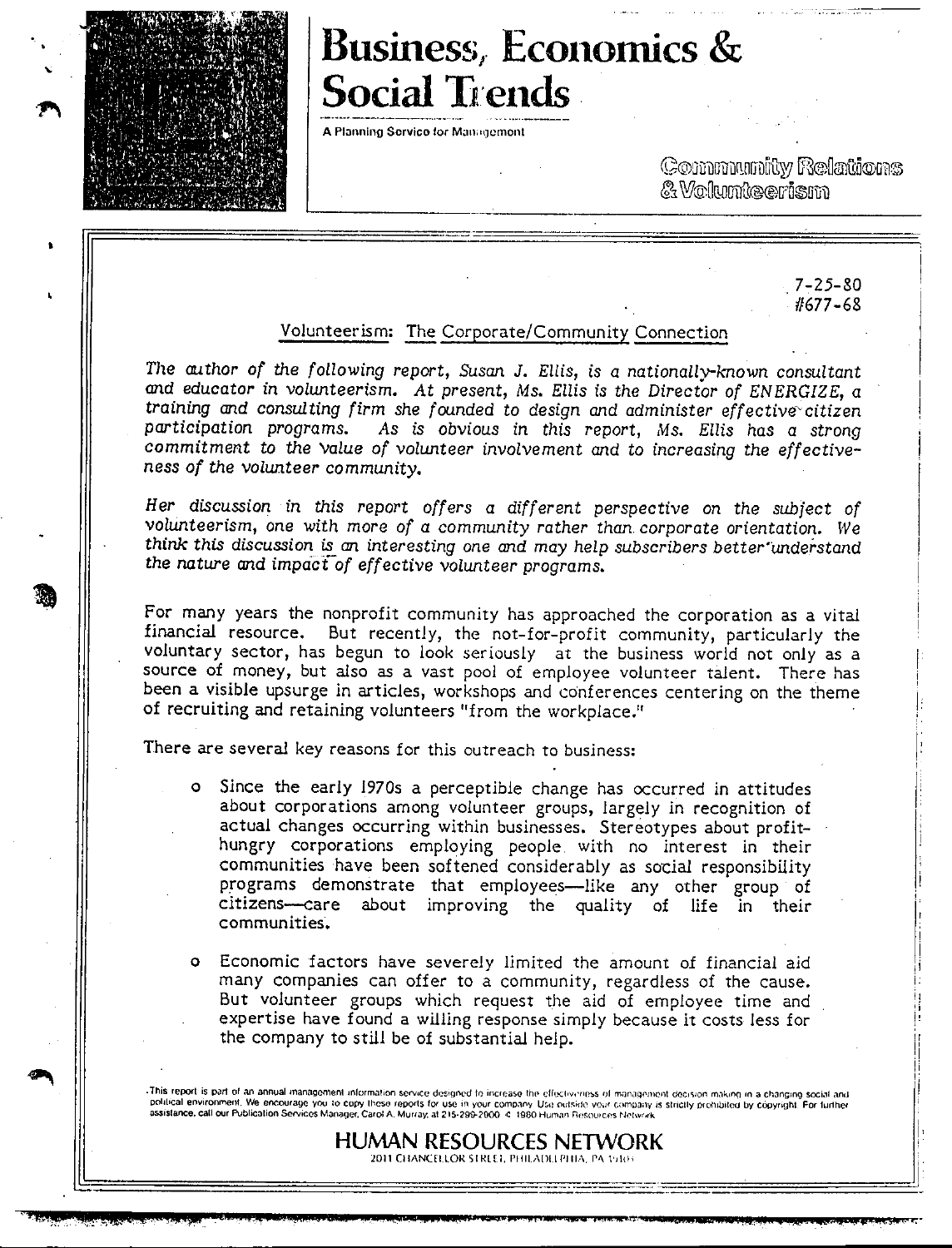Community Relations and Voluntecrism: The Corporate/Community Connection

- o As more women enter the salaried workforce, organizations needing daytime volunteers must begin by looking where people are during the day: at work. This also means a new emphasis on shift workers, or on anyone not employed between 9:00 AM and 5:00 PM, Monday to Friday.
- o Men have always volunteered, though they were often confined to the narrow scope of "coach, trustee, or fireman." Today volunteer groups are actively recruiting men as volunteers in a broad variety of roles, and the business world is where one can find men.
- o Volunteer assignments are increasing in sophistication and complexity, and many businesspeople are uniquely qualified to fill these roles.

#### Countless Options

and the state of the state of the state of the state of the state of the state of the state of the state of the

2

The field of volunteerism is limitless. There is no aspect of American life that does not have citizen participation. Most of the institutions and careers we have today we their roots to volunteer involvement in the past. Many unfair stereotypes have sometimes served to limit people's thinking about volunteering to social work and medical settings. But even a short sample list highlights the incredible diversity of areas involving volunteers:

- o ham radio/c.b. radio emergency road assistance
- o block beautification programs
- o National Ski Patrol
- o adult literacy programs
- o Special Olympics
- o public-access television
- o reading to the blind
- o architectural planning aid for community groups
- o prison visitation
- o consumer education
- o neighborhood crime watch programs
- teenage parenting classes

In addition to the above areas of concern broader approaches can be developed which offer an interesting array of opportunities for volunteer work. These might include:

- Helping an entire neighborhood or community, under the coordination of a coalition of agencies; as in civic associations and public/private coalitions.
- o Helping a particular organization with a project developed especially for the company and designated solely for employee volunteers.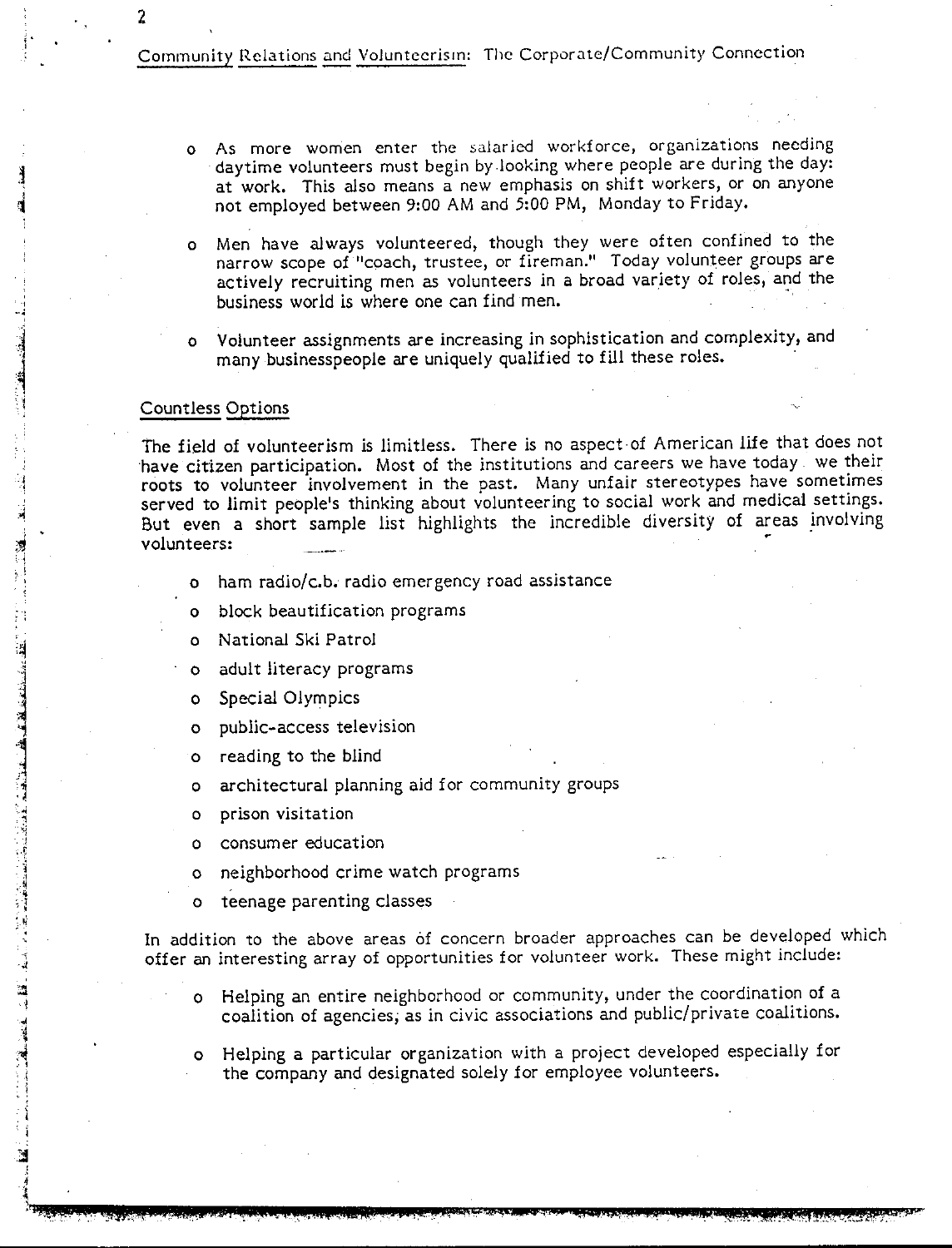Community Relations and Volunteerism: lhe Corporate/Community Connection

o Helping a particular organization by providing employee volunteers to be integrated into ongoing projects already involving other citizen volunteers.

3

In any of these options, there are three ways employee time might be given: employees volunteer on their own time; employees are given "release time" as a company donation to the community; or a "shared time" arrangement is developed where, perhaps, the employee gives one hour and the company releases him or her for one hour. This latter is often· done at the start or end of a work day, or during the lunch period.

#### Community Representatives

While volunteering has been part of the American social fabric since colonial days, it is only in the past twenty years or so that volunteer "programs" have become formalized. This new structuring of citizen participation has included the rise of a new profession: volunteer administration. Increasingly, company volunteer coordinators will find themselves dealing with someone in the community called a "Director of Volunteers." It is very likely that the person recruiting volunteers from a corporation will be such a director of volunteers.

The actual titles assigned vary enormously, but the function of a director of volunteers remains constant: the recruitment, screening, assignment, orientation, supervision, and recognition of volunteers within an agency or organization. Directors of volunteers are employing more and more sophisticated skills to accomplish their work, and many have received some training in how to approach the corporate world. On the other hand, some directors of volunteers have little experience with the unique demands of company life and would welcome the advice of the corporation as to how to best utilize employee  $time.$   $\blacksquare$ 

A community director of volunteers can be a tremendous asset because he or she will work with a company in determining the most effective roles for employee volunteers, often matching employee skills and interests to newly-created projects or assignments. Most directors of volunteers develop written volunteer "job descriptions" that pinpoint exactly what will be accomplished. Further, directors of volunteers are concerned about recognizing the achievements of volunteers and will see to it that employee volunteers receive the· appreciation they have earned. This generally includes a sensitivity to the public relations needs of the company as well.

On a broader community level, many cities and counties across the country have a "Voluntary Action Center" (VAC) or a "Volunteer Bureau." Such an agency's main purpose is to promote volunteerism and to act as a clearinghouse of information about volunteer opportunities in the area. Most VACs would jump at the chance to advise a company about available volunteer assignments. Such assistance can save many hours of unnecessary duplication of effort spent by a company in locating volunteer slots.

One word of caution, however. Many VACs are funded by United Ways or have limited financial resources. Therefore, they tend toward the more "traditional" sort of volunteer program such as those in hospitals, schools, the Red Cross, etc. Grassroots, neighborhood-oriented volunteer causes are not always listed by a VAC though such organizations also need corporate help. Possible sources of knowledge about these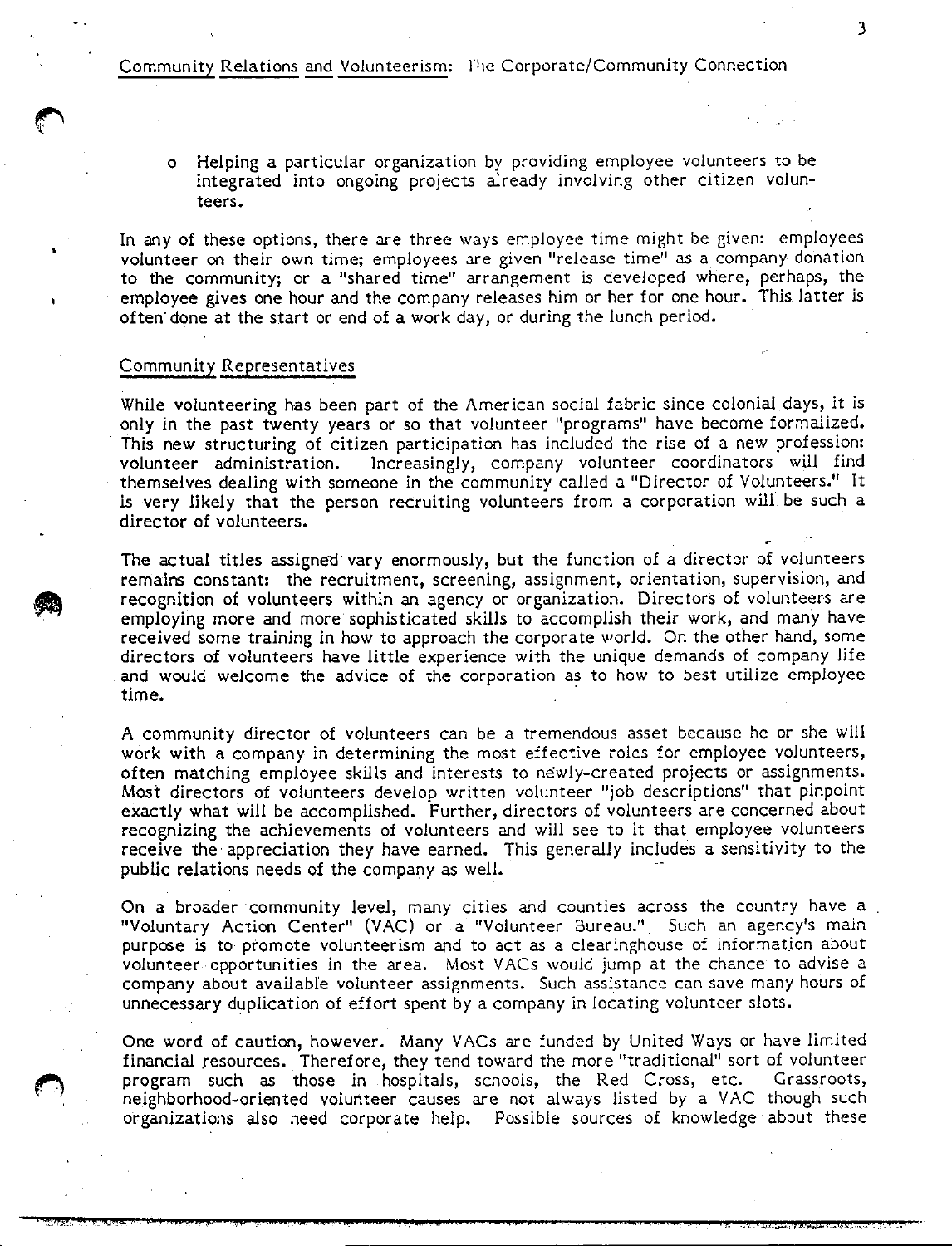Community Relations and Volunteerism: The Corporate/Community Connection

volunteer projects include mayors' offices, associations of neighborhood groups, citizen councils, etc.

#### More Choices: Assignment Options

'I

Leaders of volunteers offer potential recruits a wide variety of choices as to type of assignment. Sometimes a person is being recruited because of a skill or talent he or she already possesses. Other times the volunteering will be a "change of pace." Volunteering should always be fun, and individuals are encouraged to look for assignments that teach new skills, offer personal growth, or even give the opportunity to act out a fantasy.

Volunteer programs can no longer rely on just one or two types of volunteer assignments. \*People are most effectively utilized if they can select the manner of volunteering best suited to their available time. As a result, the following options have been As a result, the following options have been developed-and creative directors of volunteers are working on others:

. "One-Shot" Assignments: These can be offered to groups or individuals; usually involve helping with a specific event such as a block party, bazaar, marathon, Special Olympics; and can also be a single-session consultation or a speaking engagement of some sort.

Pros-high, immediate satisfaction for volunteers because the assignments are usually hands-on and concrete  $\dots$  a good way for the group to involve numbers of people without concern for specific skills ... allows people to "sample" volunteer involvement as a step toward more intensive commitment.

 $\mathcal{C}^{\mathbb{C}}$ 

Cons-many one-shots cause logistical headaches for scheduling, recruiting, and record keeping ... volunteers used for collective energy rather than for ideas or input . . . little feeling of personal involvement.

"Short-Term" Assignments: Here the timeframe is determined from the beginning to last no more than perhaps three months. Within the "term" of the work, however, volunteers might be asked to give an intensive amount of time. Such assignments include technical assistance in planning as well as implementing a new project, setting up procedures or systems for a new program, summer activities of all sorts, and helping during a special "season" such as income tax time.

Pros-high satisfaction because assignments usually have concrete goals to  $\overline{\text{meet}}$  ... opportunity for volunteer to become personally involved with people being helped  $\ldots$  chance to use skills in a new context.

Cons-few, except that short-term assignments need to be planned carefully,  $\overline{\text{with}}$  clear and feasible goals  $\ldots$  volunteer must be willing to work intensively for a short duration.

"Long-Term" Assignments: These involve volunteer jobs requiring a commitment of some duration, possibly from six months to two or more years. They may actually demand less hours per week than the "short-term" option, but it is the longevity of the commitment that is important. Such slots include serving on a Board, becoming a Big Brother or Big Sister, and advising a minority-owned business through the hurdles of the first year.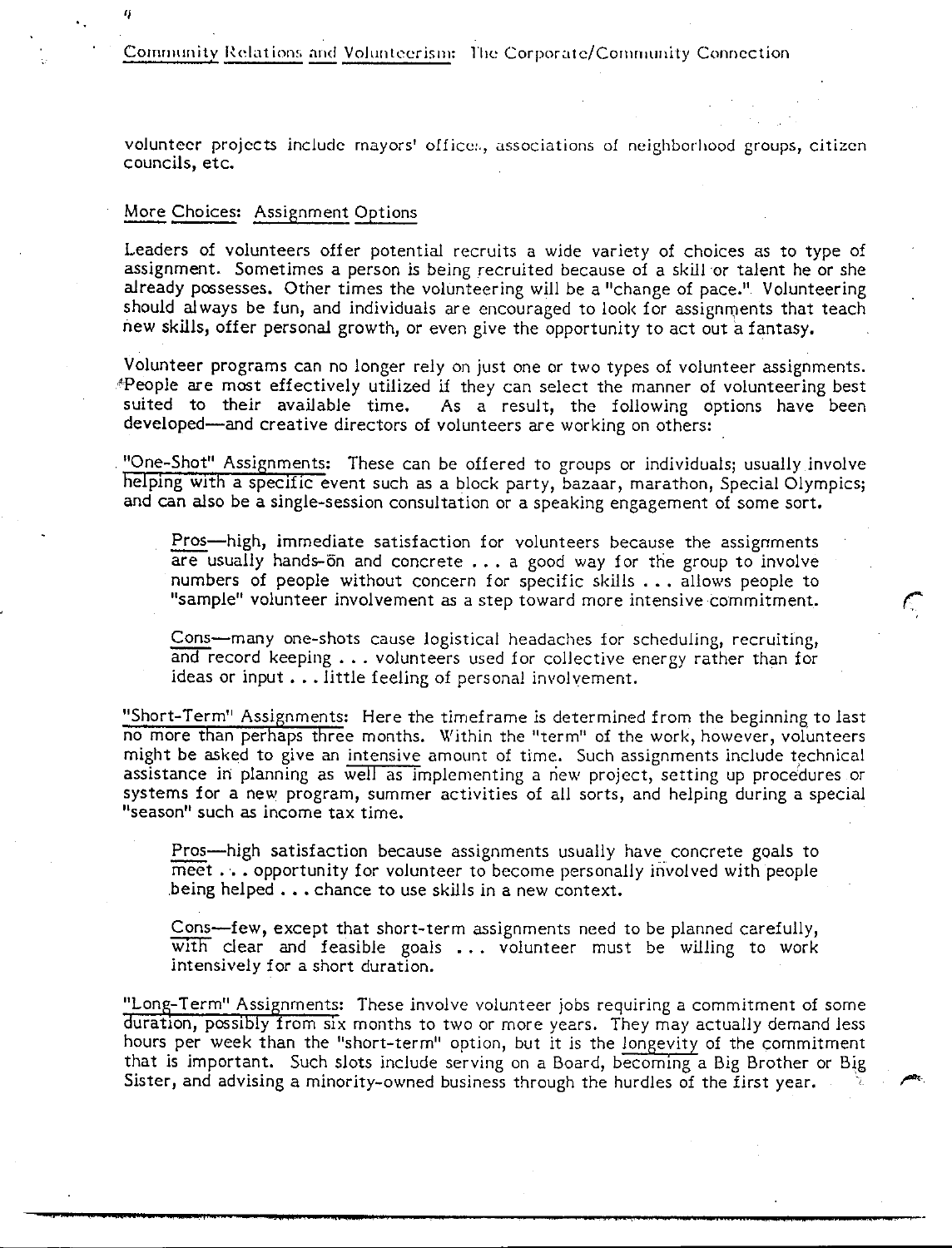Community Relations and Volunteerism: The Corporate/Community Connection

Pros-volunteer develops identity with the assignment and it becomes a part  $\overline{of}$  his or her life ... can bring emotional attachment ... the volunteer community is in real need of this type of long-term commitment and so the service offered is highly valued.

Cons-satisfaction comes from small milestones along the way, often mterspersed with frustration for the volunteer ... commitment must be taken seriously and the volunteer will be carefully trained and assigned.

"Consultancies": In recognition of the time demands on many employed people, many volunteer programs are developing "skills banks," listing people who are willing to be tapped for special needs requiring skills and expertise they already possess. Skills banks may be formed by a VAC or by a collaborative effort by several agencies, and so a volunteer might be called on by any of the participating groups. Volunteers often in demand include typists, artists, instructors, speakers, and accountants. Some volunteers might be "activated" several times a year; others might not be utilized at all.

Pros-allows the community to tap a wide range of skills ... allows each person to serve in a focused way in a minimum amount of time.

Cons-requires updating, scheduling and other logistical maintenance"... it focuses on existing skills, rather than on developing assignments to match the . potential of the volunteers and their personalities.

All of the above allow for people-contact assignments and for idea- or thing-oriented assignments. Communities neeo both types.

## In Return

 $\mathbf{r}$ 

The volunteer community is sincerely interested in working with the business world to identify the best ways to utilize employee . volunteers. A well-managed volunteer program, often with a salaried director of volunteers, can offer the following important support services to involved citizens:

- l. A personal interview before "placement," during which expectations can be discussed and an individualized job description can be developed.
- 2. An orientation to the facility or organization.
- **3. A** training period adapted to the needs of the volunteer and the job to be done.
- 4. Supervision--meaning accessible co-workers who can assign tasks, answer questions, and provide feedback.
- 5. Opportunity for input-a way to have suggestions and ideas heard by those in charge.
- 6. Periodic evaluation, both of the volunteer's progress and of the assistance given by the organization.

*5*